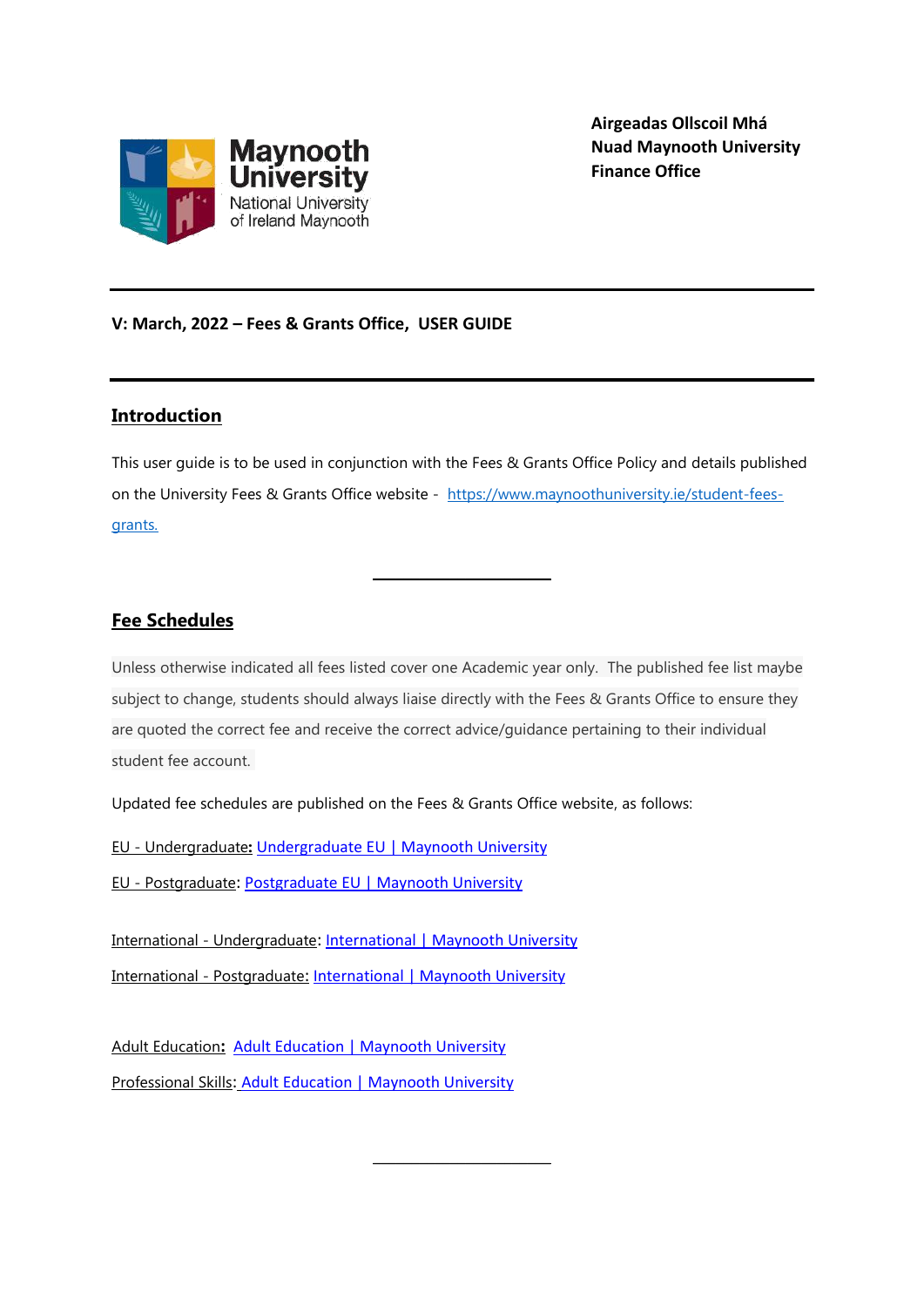# **Payment Schedule**

EU Student - Payment terms are set out as follows, all EU student fees must be paid by the defined and published dates, which are as:

- 1st Instalment date: Prior to or as part of the online registration process.
- 2nd Instalment date: On or before 31st January of the current academic year.

International Student – full fee liability payment is required prior to the completion of registration.

Adult Education, Springboard, Professional Skills Student, Micro-credential Students – are advised in writing of fee liability and fee payment deadlines.

**\_\_\_\_\_\_\_\_\_\_\_\_\_\_\_\_\_\_\_\_\_\_\_**

## **Fee Liability** ([https://www.maynoothuniversity.ie/student-fees-grants\)](https://www.maynoothuniversity.ie/student-fees-grants)

Once a student registers on a course they immediately become liable to payment of fees for the period of registration up to the date they officially withdraw. Students who apply for grants, loans or other funding and are later refused are personally held fully liable for their relevant fee.

Students will be advised of their fee liability during the online registration process. It is advisable that students familiarise themselves personally with their fee liability prior to registration. Please note that during the registration process, full fee liability will appear, please pay the fee that is relevant to your own registration i.e.

- in the case of an EU undergraduate student tuition fee  $+$  student contribution  $+$  student levy will appear;
- in the case of an EU postgraduate student tuition fee + student levy will appear;
- in the case of an International student full fee liability will appear.

### **EU – Student**

Note: The Student Levy is not covered by any funding type for an EU student and is payable in full by the student on or before the completion of registration.

Undergraduate students entitled to any % of the Exchequer Free tuition fees scheme are required to confirm their attendance with the University Fees & Grants Office post the  $31<sup>st</sup>$  January.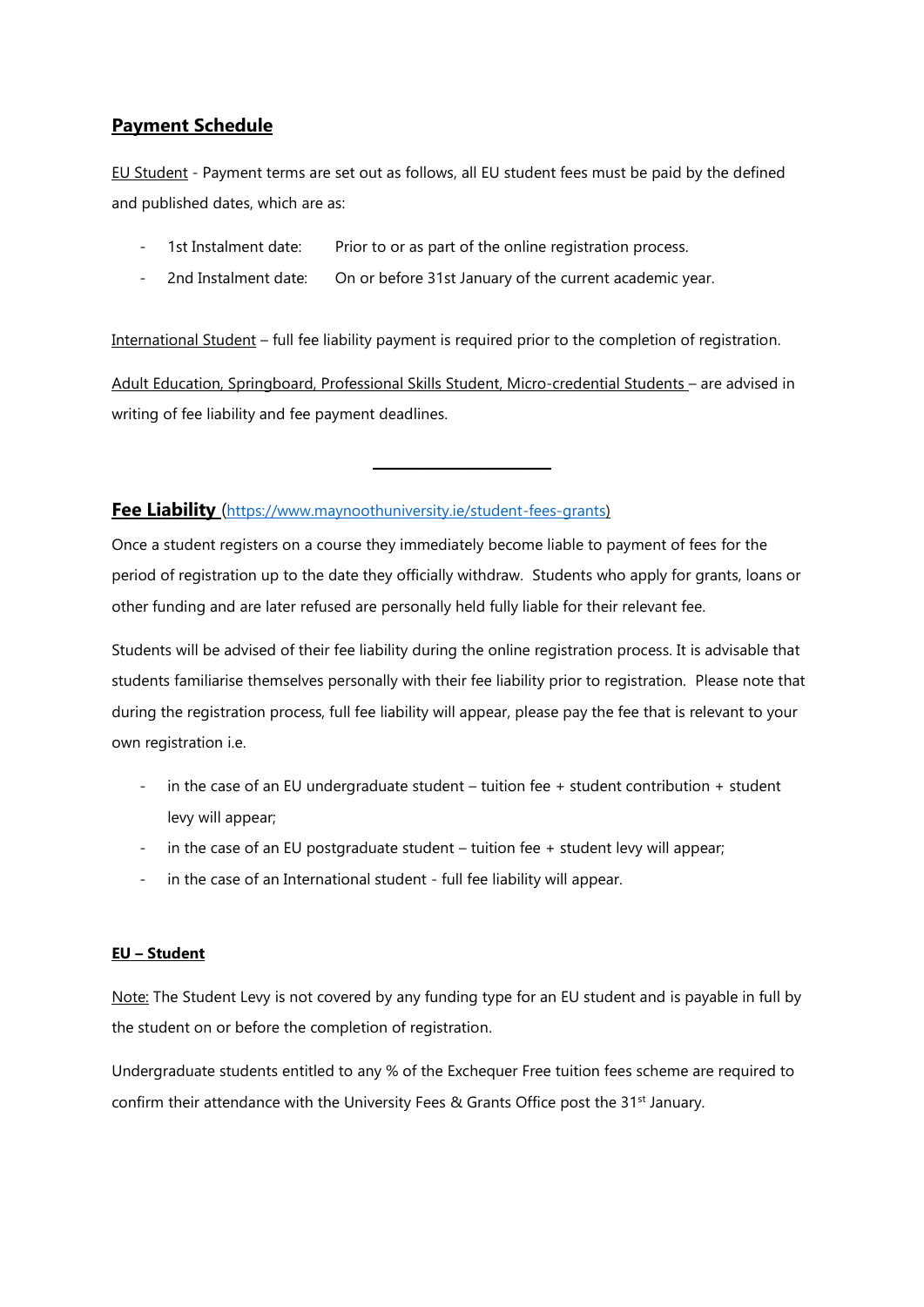Undergraduate students who attended a third level institution previously and benefitted from the Exchequer Free tuition fees scheme, ordinarily will not qualify for the Exchequer free tuition fees, full details on eligibility criteria is available on the Fees & Grants Office website [Undergraduate EU |](https://www.maynoothuniversity.ie/student-fees-grants/undergraduate)  [Maynooth University.](https://www.maynoothuniversity.ie/student-fees-grants/undergraduate)

### Undergraduate ([Undergraduate EU | Maynooth University\)](https://www.maynoothuniversity.ie/student-fees-grants/undergraduate)

- Undergraduate students entitled to the Exchequer Free tuition fees scheme are liable to pay 100% student levy + 100% student contribution. The University will claim tuition fees from the Exchequer free tuition fee scheme. The student contribution can be paid in two instalments, 50% on or before the completion of registration, remaining 50% on or before 31<sup>st</sup> January within that Academic year.
- Undergraduate students not entitled to the Exchequer Free tuition fees scheme are liable to pay 100% student levy + 100% student contribution + 100% tuition fee. The student contribution and tuition fee, can be paid in two instalments, 50% on or before the completion of registration, remaining 50% on or before 31<sup>st</sup> January within that Academic year.
- Undergraduate, SUSI funded students may qualify for 100% student contribution or a portion thereof from SUSI – depending on their SUSI application assessment. If there is a shortfall in student contribution payment from SUSI, a student personally falls liable to pay the shortfall. Ordinarily if they qualify for 100% SUSI student contribution funding, they are only required to pay their student levy. The University will claim the tuition fees from the Exchequer free fee scheme.
- Undergraduate, Non-SUSI funded students, entitled to the Exchequer free tuition are liable to pay 100% student levy + 100% student contribution. The University will claim tuition fees from the Exchequer free tuition fee scheme. The student contribution can be paid in two instalments, 50% on or before the completion of registration, remaining 50% on or before 31<sup>st</sup> January within that Academic year.
- Undergraduate Work Placement students are required to pay are liable to pay 100% student levy + 100% student contribution. The University will claim tuition fees from the Exchequer free tuition fee scheme. The student contribution can be paid in two instalments, 50% on or before the completion of registration, remaining 50% on or before 31<sup>st</sup> January within that Academic year.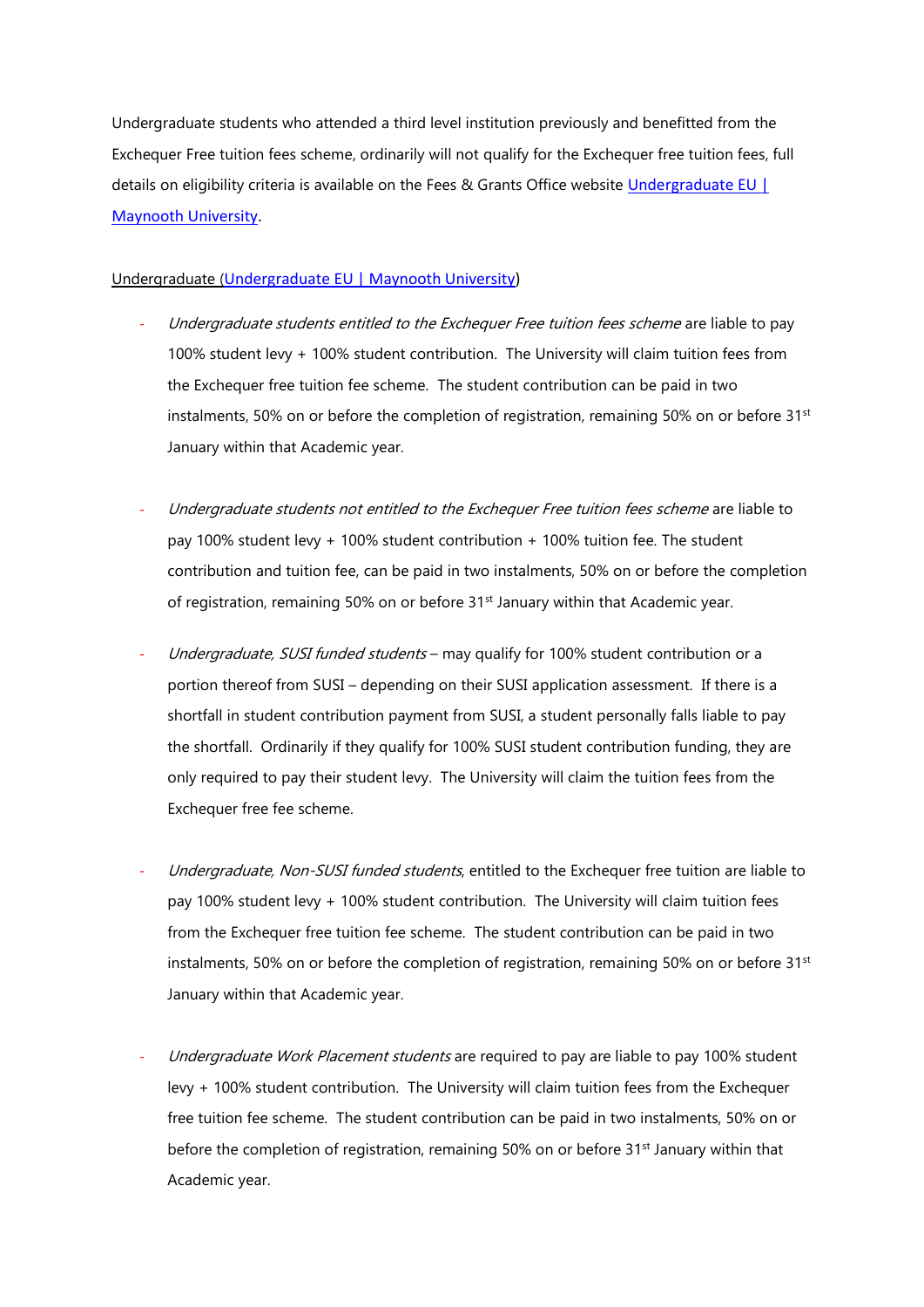- Undergraduate students in receipt of other funding, which covers their full or a % of their fee liability are required to submit details of same online, each Academic year to the Fees & Grants Office – [https://www.maynoothuniversity.ie/student-fees-grants/quick-link-forms](https://www.maynoothuniversity.ie/student-fees-grants/quick-link-forms-documents)[documents](https://www.maynoothuniversity.ie/student-fees-grants/quick-link-forms-documents)
- Undergraduate Repeat/Deficit/LCO students will receive an email from the Fees & Grants office with fee liability and payment details [-https://www.maynoothuniversity.ie/student-fees](https://www.maynoothuniversity.ie/student-fees-grants/internal-repeat-carry-deficit)[grants/internal-repeat-carry-deficit](https://www.maynoothuniversity.ie/student-fees-grants/internal-repeat-carry-deficit)
- Undergraduate External/Autumn Supplemental Exam students are required to liaise with and register with the University Examinations Office. Upon completion of registration with the Examinations Office you will receive an email to your Maynooth University email address from the Fees & Grants Office outlining your fee liability and payment process – [https://www.maynoothuniversity.ie/student-fees-grants/autumn-repeat-exam-fees.](https://www.maynoothuniversity.ie/student-fees-grants/autumn-repeat-exam-fees) Due to the COVID-19 pandemic, students are not being charged to sit Autumn Supplemental Exams in the 2019/20 & 2020/21 Academic years.

### Postgraduate ([Postgraduate EU | Maynooth University\)](https://www.maynoothuniversity.ie/student-fees-grants/postgraduate)

- Postgraduate, non-funded students are liable to pay 50% fee liability on or before the completion of registration, remaining 50% due on or before January within the Academic year.
- Postgraduate, SUSI funded students if their SUSI funding does not cover 100% tuition fee liability, a student personally falls liable to pay any shortfall.
- Postgraduate students in receipt of Scholarships or other funding which covers their full fee or a % of their fee liability are required to submit details of same online, each Academic year to the Fees & Grants Office – [https://www.maynoothuniversity.ie/student-fees-grants/quick-link](https://www.maynoothuniversity.ie/student-fees-grants/quick-link-forms-documents)[forms-documents.](https://www.maynoothuniversity.ie/student-fees-grants/quick-link-forms-documents) – if funding does not cover 100% tuition fee liability, a student personally falls liable to pay any shortfall.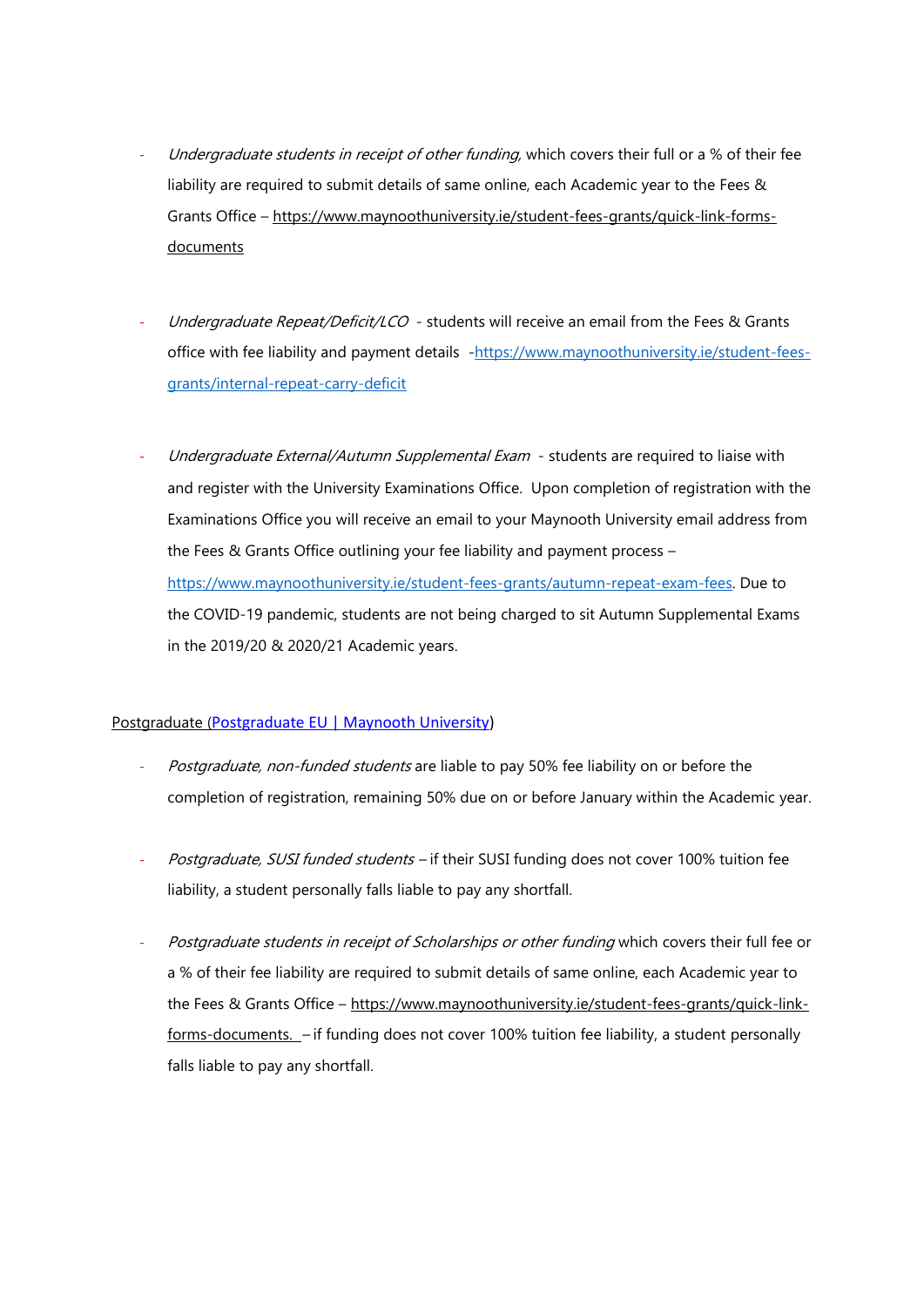### Adult Education ([Adult Education | Maynooth University\)](https://www.maynoothuniversity.ie/student-fees-grants/adult-education)

Adult Education - students will receive an email from the Fees & Grants office with fee liability and payment details <https://www.maynoothuniversity.ie/student-fees-grants/adult-education>

### International ([International | Maynooth University\)](https://www.maynoothuniversity.ie/student-fees-grants/international)

- New incoming International students are advised of their fee liability and payment method by the International Office as part of their application and admission process. 100% fee liability is payable through Transfer Mate prior to the completion of registration.
- Current progressing students are liable to pay 100% fee liability online on or before the completion of registration.
- Sponsored & US funded students G5 Federal Aid, Veteran Aid, Sallie Mae, etc details of funding category and amount forward by the International Office to the Fees Office. If fee liability is fully covered by funding source students are not required to pay anything at registration, if there is a shortfall in funding a student personally falls liable to pay any shortfall.
- Postgraduate students in receipt of Scholarships or other funding which covers their full fee or a % of their fee liability are required to submit details of same online, each Academic year to the Fees & Grants Office – [https://www.maynoothuniversity.ie/student-fees-grants/quick-link](https://www.maynoothuniversity.ie/student-fees-grants/quick-link-forms-documents)[forms-documents](https://www.maynoothuniversity.ie/student-fees-grants/quick-link-forms-documents) – if funding does not cover 100% tuition fee liability a student personally falls liable to any shortfall.

**\_\_\_\_\_\_\_\_\_\_\_\_\_\_\_\_\_\_\_\_\_\_\_**

# **Payment Methods**

EU Student: - Pay by logging online through the Student Web -

[https://studentwebauth.maynoothuniversity.ie/live/.](https://studentwebauth.maynoothuniversity.ie/live/) Please note you will need your username and password. A daily limit may apply to your card, you can check same with your provider.

International Student:-. Current International students pay online through the Student Web https://studentwebauth.maynoothuniversity.ie/live. Please note you will need your username and password. A daily limit may apply to your card, you can check same with your provider. New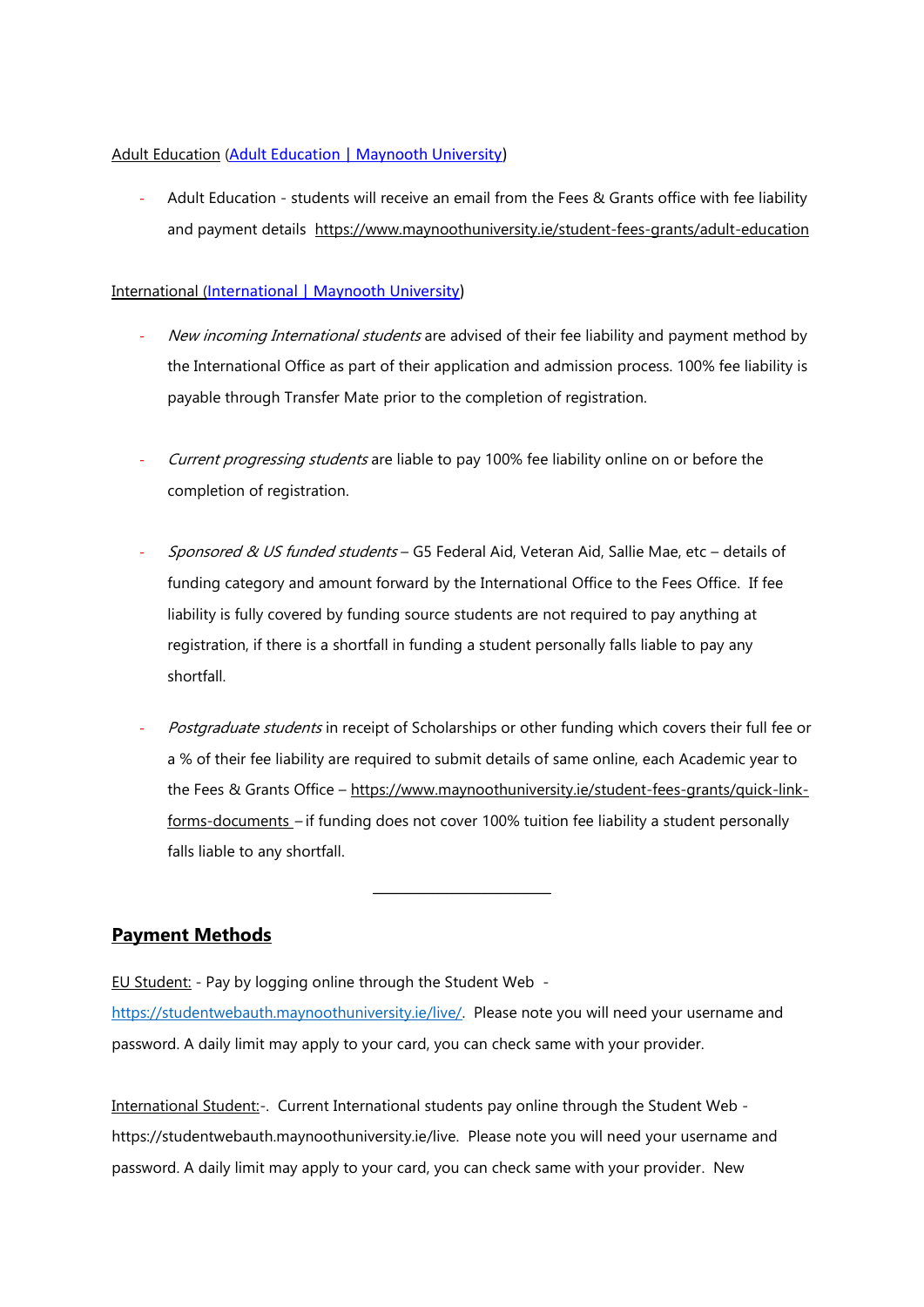incoming International students pay through Transfer Mate, unless instructed otherwise by the University [https://www.maynoothuniversity.ie/student-fees-grants/international.](https://www.maynoothuniversity.ie/student-fees-grants/international)

### International Sponsored, INTOC & US funded student

Liaise directly with International Office pre-registration. If fee liability is fully covered by funding source you are not required to pay anything at registration, if there is a shortfall in funding you are liable to pay shortfall at time of registration.

#### Scholarship recipients:

The relevant online form must be completed each Academic year. <https://www.maynoothuniversity.ie/student-fees-grants/quick-link-forms-documents>

#### Third Party Payments

The relevant online form must be completed each Academic year <https://www.maynoothuniversity.ie/student-fees-grants/quick-link-forms-documents>

#### Draft/ Cheque / Postal Order

Can be submitted to the Fees & Grants Office, along with the relevant student number for processing.

#### Bank Transfer

In exceptional circumstances, following discussions with the Fees & Grants Office, a student may pay their liability through bank transfer.

Student can print proof of payment for personal or revenue purposes, by logging online to the student web services with their own personal log on details.

## **Students with financial difficulty – EU student**

Students having difficulty in paying fees are advised to liaise directly with the Fees & Grants Office, advise will be provided on submitting an Easy Pay payment plan for assessment to the Fees & Grants Office. This scheme can be tailored to the individual need of the student, it allows a student to spread the cost of tuition over a period of time. Please note that full fee liability remains due with the Academic year. Easy Payment Application details are as follows:

**\_\_\_\_\_\_\_\_\_\_\_\_\_\_\_\_\_\_\_\_\_\_\_**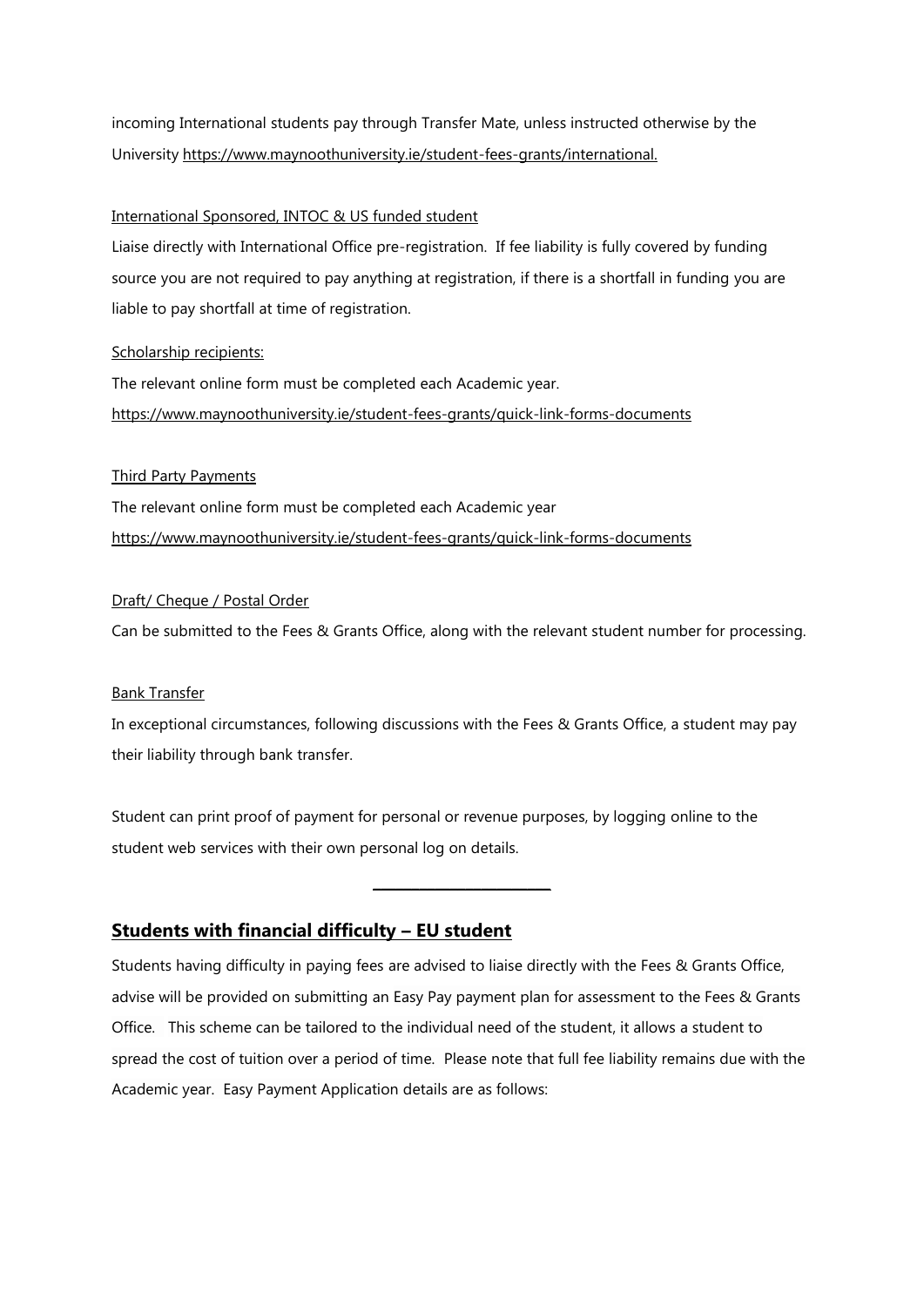- The student must complete an Easy Payment application form for assessment, through the Fees & Grants website - [uhttps://www.maynoothuniversity.ie/node/394848](https://www.maynoothuniversity.ie/node/394848) The student must agree to pay the amount owing over the remaining period of their annual course.
- All easy payment arrangements must be paid [online](https://studentwebauth.maynoothuniversity.ie/live/) either weekly or monthly.
- All payment arrangements must be honoured and paid in full prior to further registration and/or graduation with the University.
- Students receive an online Statement on a fortnightly basis to their home or MU email address.
- If the easy payment arrangement is not honored, your easy payment arrangement will be revoked, and full fee liability then falls due.

Students are also advised to contact the University Student Budgeting Service, in the Access Office who will discuss budgeting, managing money throughout the Academic year and the Student Assistance fund criteria - [Student Assistance Fund | Maynooth University](https://www.maynoothuniversity.ie/access-office/SAF).

**\_\_\_\_\_\_\_\_\_\_\_\_\_\_\_\_\_\_\_\_\_\_\_**

# **Deferral/Withdrawal/Cancellation of a course**

To officially withdraw, post registration, a student must return their student ID card and formally withdraw via the Student Records Office. Please refer to the Student Records Office website for all details on Amendments, Deferral, Withdrawals and for obtaining transcripts, letters and forms <https://www.maynoothuniversity.ie/records>

Part of the process involves an exit interview with the University Fees & Grants Office, whereby future fee implications are discussed:

- Exchequer Free tuition fees implications.
- SUSI students are also advised to liaise with SUSI in case there is future funding implications.
- Funded Postgraduate students are also advised to liaise with the Graduate Studies Office in case there is future funding implications.
- International students are also advised to liaise with the International Office in case there is future funding implications.
- International students who fail to secure a VISA are required to liaise directly with the International Office regarding the process.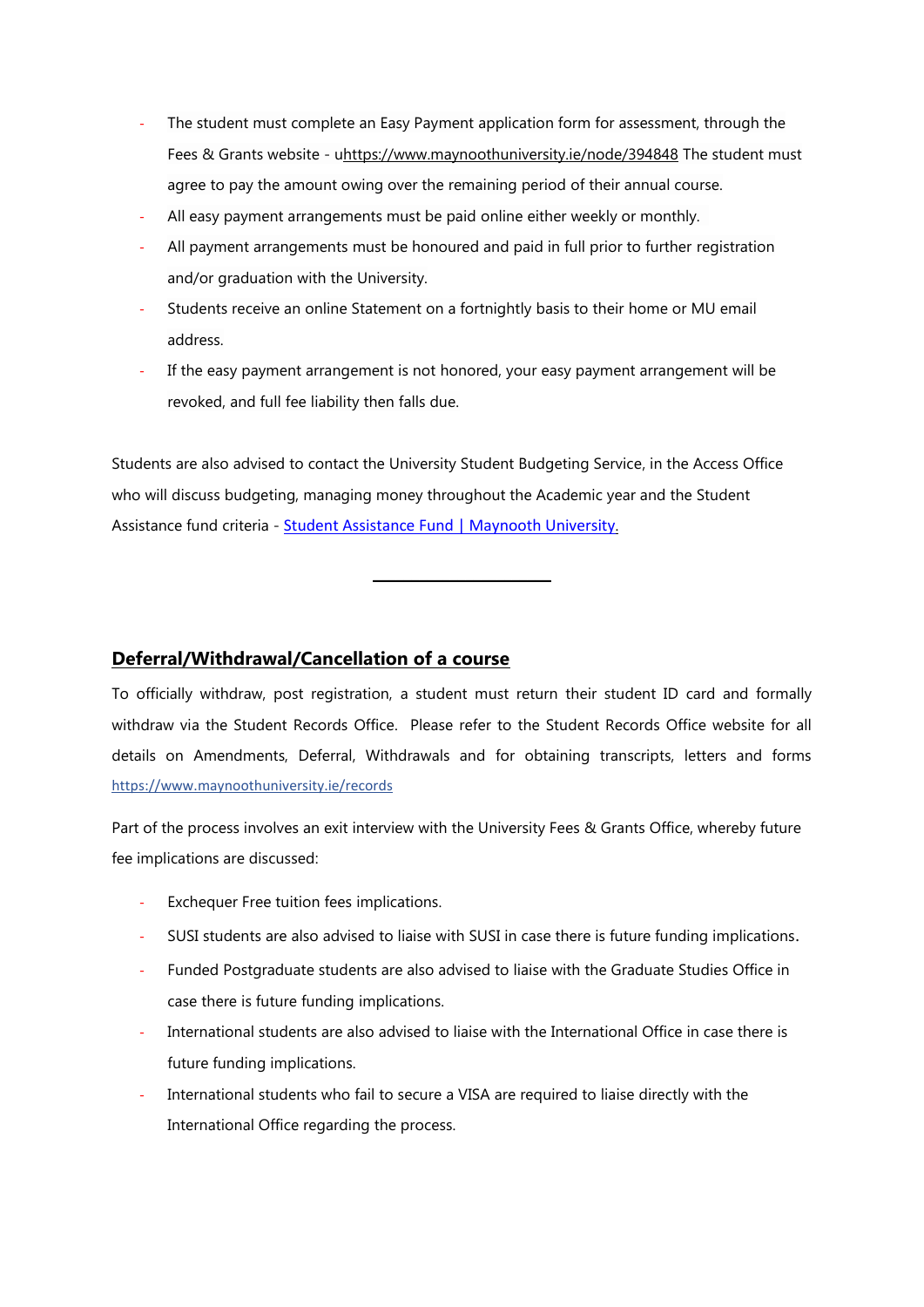Students remain liable for fees for the period of registration up to the date they officially withdraw. There is no automatic entitlement to a reduction or waiver of fee liability for withdrawing on medical grounds.

**\_\_\_\_\_\_\_\_\_\_\_\_\_\_\_\_\_\_\_\_\_\_\_**

Note: Failure to follow de-registration procedures will result in liability to all fees due.

## **EU Student Fee tuition waiver assessment**

A student who previously ceased attendance on medical grounds or is repeating a year on medical grounds can complete an online Fees & Grants online form for assessment. A student must have a viable medical reason for seeking a waiver, along with supporting detailed medical documentation.

In the case of an Undergraduate student, if their tuition fee assessment application is approved on medical grounds, they will still fall liable to pay 100% student levy + 100% student contribution. If sanctioned you will receive a letter to confirm same from the Fees & Grants Office, this letter can be used to submit to SUSI or other funding bodies if required as part of your application to them.

In the case of a Postgraduate student supporting documentation from your Head of Department is required as part of the application process. If your application is approved on medical grounds, you fall liable for 100% pay your student levy + any % of tuition that is not covered by the tuition fee waiver.

Note: if sanctioned a tuition fee waiver is relevant to one Academic year only and does not carry from one Academic year to another, nor from one University to another.

EU – Undergraduate free tuition fee assessment form - [https://www.maynoothuniversity.ie/student](https://www.maynoothuniversity.ie/student-fees-grants/quick-link-forms-documents)[fees-grants/quick-link-forms-documents.](https://www.maynoothuniversity.ie/student-fees-grants/quick-link-forms-documents)

EU – Postgraduate tuition fee assessment form - [https://www.maynoothuniversity.ie/student-fees](https://www.maynoothuniversity.ie/student-fees-grants/quick-link-forms-documents)[grants/quick-link-forms-documents](https://www.maynoothuniversity.ie/student-fees-grants/quick-link-forms-documents)

**\_\_\_\_\_\_\_\_\_\_\_\_\_\_\_\_\_\_\_\_\_\_\_**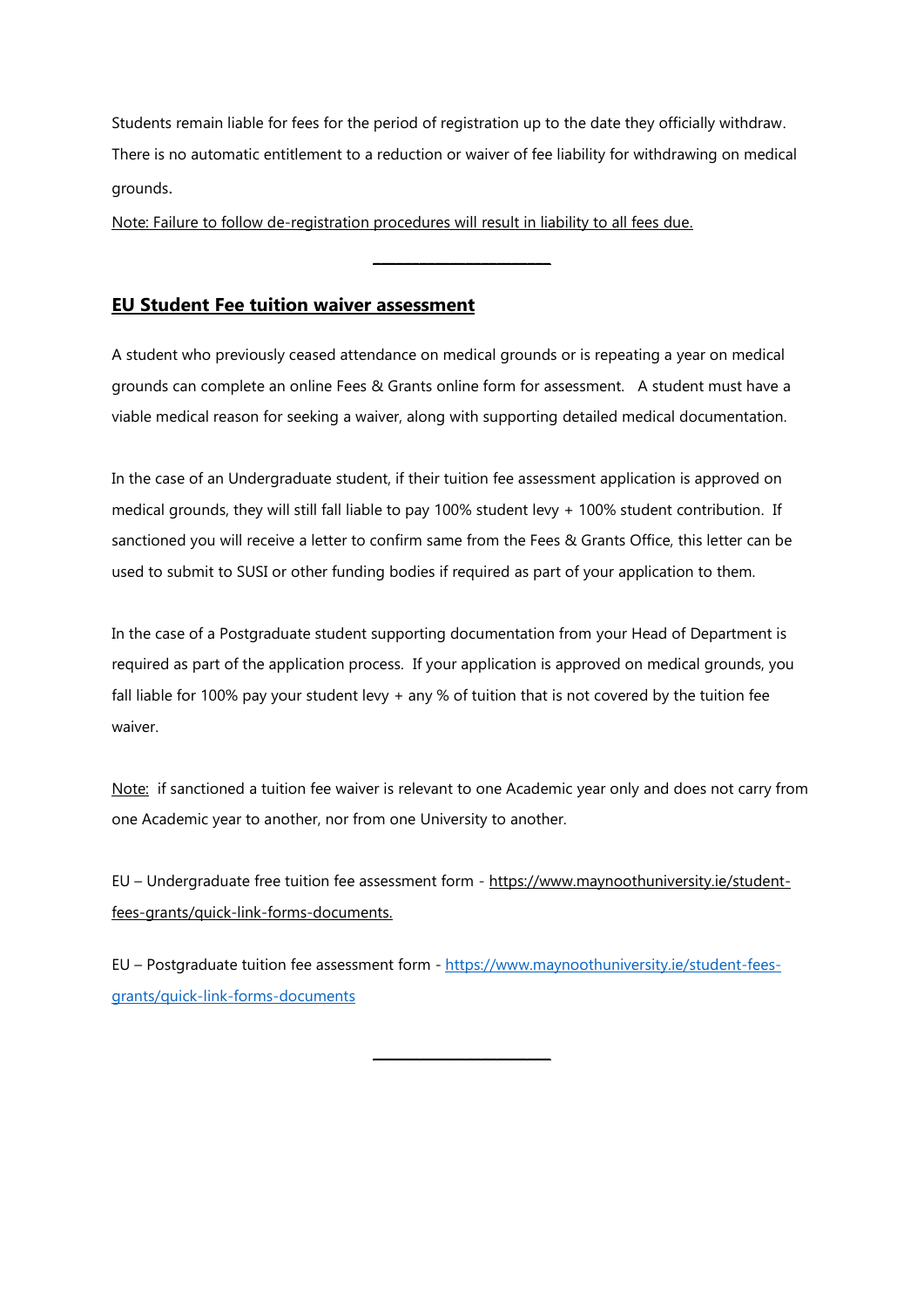## **Refunds/Rebates**

The University accepts no obligation to refund any fee, or part thereof once a student registers on a course. Students remain liable for fees for the period of registration up to the date they officially withdraw.

Refunds are processed twice monthly (requests received and approved by close of business on the 1<sup>st</sup> and  $3<sup>rd</sup>$  Friday of the month are processed thereafter within a 10 day timeframe).

Refunds are processed online back to the card the original payment was received from or through the bank by Electronic Fund Transfer (EFT). Please note that all course deposits paid through PAC are nonrefundable.

- Online payments payments made by credit/debit card are rebated directly to the cardholder account it was originally paid from, if the rebate is processed within a180 day timeframe of the original payment.
- EFT (Electronic fund transfer) rebates can only be processed once a student has submitted Irish bank account details online. (Please note that we cannot rebate to a Credit Union, Post Office, EBS or Revolut account). [https://www.maynoothuniversity.ie/student-fees](https://www.maynoothuniversity.ie/student-fees-grants/undergraduate/student-fee-refund-procedure)[grants/undergraduate/student-fee-refund-procedure.](https://www.maynoothuniversity.ie/student-fees-grants/undergraduate/student-fee-refund-procedure)

**Grant-holders, sponsored or 3rd party funded students** - rebates to grant holders or sponsored students, who have paid fees and/or a deposit pending approval of a grant, are issued only when the University has received the fee payment from the grant authority or sponsor.

**De-registration Rebates** - It is only on completion of the formal de-registration process that the University will assess and discuss any possible rebate due. Ordinarily:

## EU – Student:

- EU Undergraduate students, entitled to the Exchequer Free tuition fees, who register and officially withdraw *on or before 31<sup>st</sup> October* will receive a full rebate of any fee paid to the University. The University will not claim any % of the Exchequer Free tuition fee scheme.
- EU Undergraduate students, entitled to the Exchequer Free tuition fees, who register and officially withdraw after 31<sup>st</sup> October but before 31<sup>st</sup> January will not receive any rebate of 1<sup>st</sup>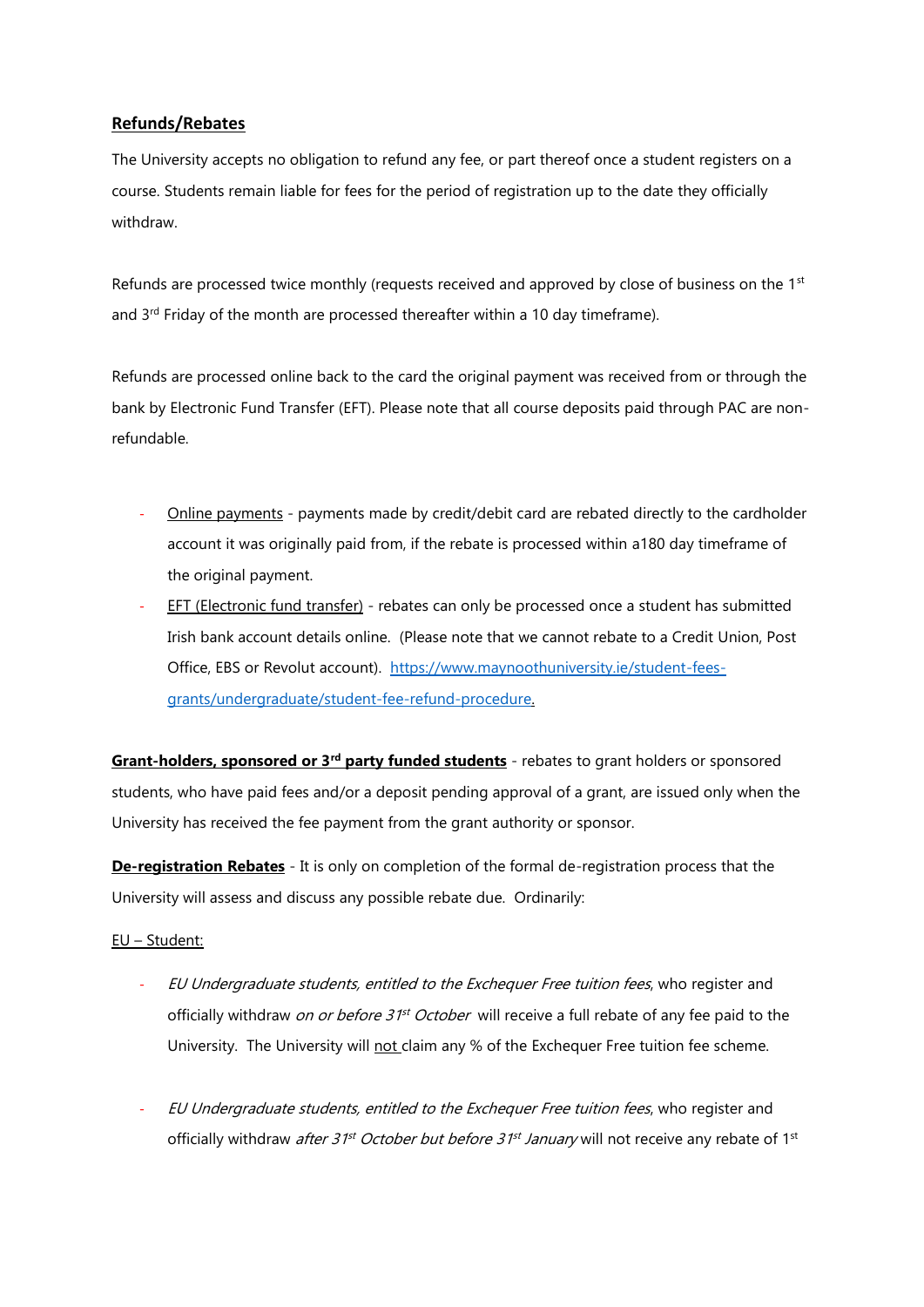semester fee paid to the University, they are liable to have paid 100% student levy + 50% student contribution. The University will claim 50% of the Exchequer Free tuition fee scheme.

- EU Undergraduate students, entitled to the Exchequer Free tuition fees, who register and officially withdraw *after the 31<sup>st</sup> January* will not receive any rebate, they are liable to have paid 100% student levy + 100% student contribution. The University will claim 100% of Exchequer Free tuition fee scheme.
- EU Undergraduate students, not entitled to the Exchequer Free tuition fees, who register and officially withdraw *on or before 31<sup>st</sup> October* will receive a full rebate of any fee paid to the University.
- EU Undergraduate students, not entitled to the Exchequer Free tuition fees, who register and officially withdraw *after 31<sup>st</sup> October but before 31<sup>st</sup> January* are liable to have paid 100% student levy + 50% student contribution + 50% tuition fee.
- EU Undergraduate students, not entitled to the Exchequer Free tuition fees, who register and officially withdraw *after the 31<sup>st</sup> January* will not receive any rebate. They are liable to pay 100% student levy + 100% student contribution + 100%tuition fee.

### EU Postgraduate:

- EU Postgraduate students who register and officially withdraw on or before 31<sup>st</sup> October will receive a full rebate of any fee paid.
- EU Postgraduate students who register and officially withdraw after 31<sup>st</sup> October but before 31<sup>st</sup> January are liable to have paid 100% student levy + 50% tuition fee.
- EU Postgraduate students who register and officially withdraw after 31<sup>st</sup> January, are liable to have paid 100% student levy + 100% tuition fee.

### International Students:

International students who fail to secure a VISA are required to liaise directly with the International Office regarding the process.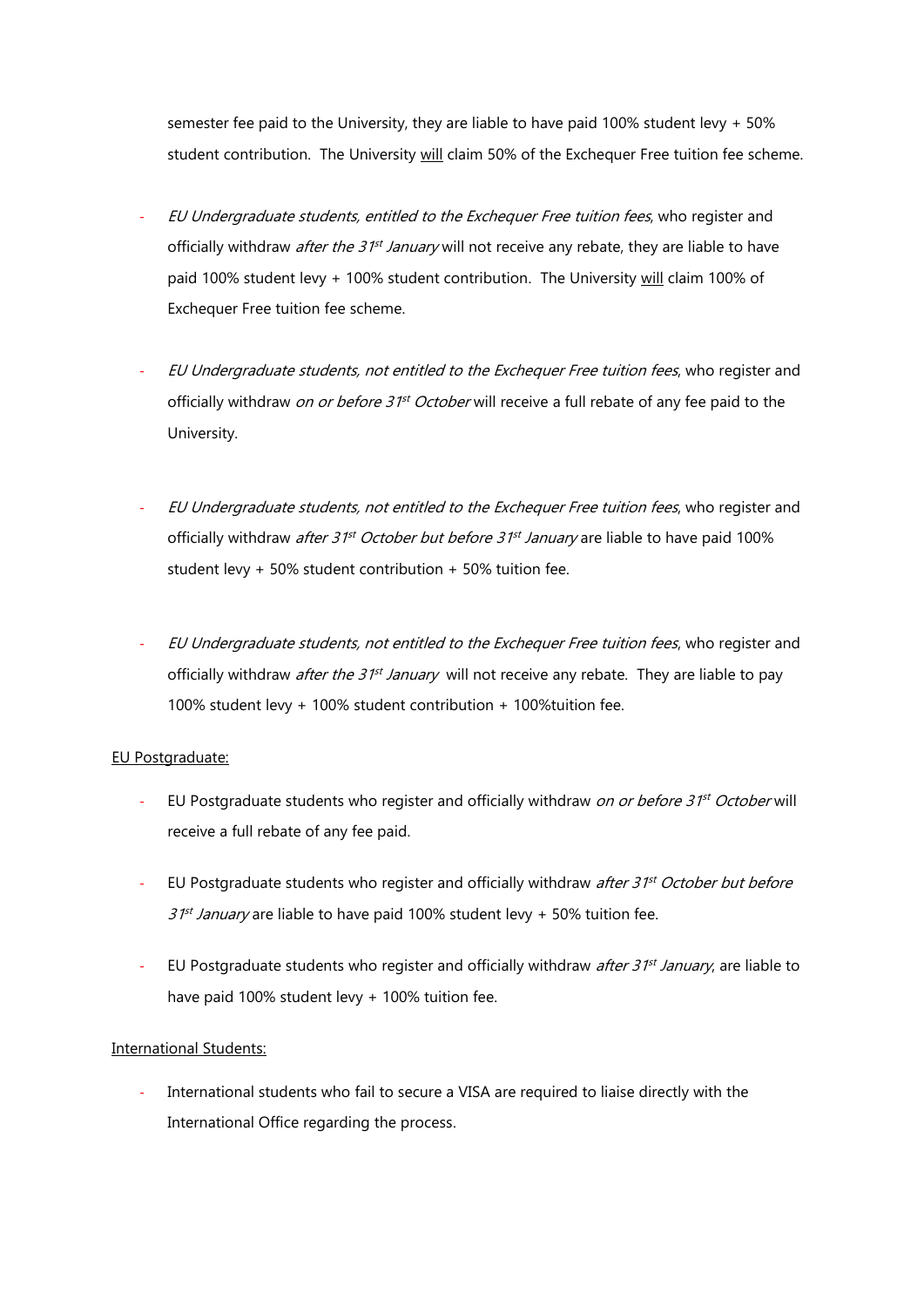#### **Funding Rebates** i.e Stipends / Student Assistant Fund / Bursaries / Awards / Scholarships / Funds, etc

In all cases payments due to any recipient, they will only be processed through EFT (Electronic fund transfer) to an Irish bank account once the student funds have been sanctioned by the funding body. Students are required to submit Irish bank account details online. (Please note that we cannot process an EFT rebate to a Credit Union, Post Office, EBS or Revolut account). [https://www.maynoothuniversity.ie/student-fees-grants/undergraduate/student-fee-refund](https://www.maynoothuniversity.ie/student-fees-grants/undergraduate/student-fee-refund-procedure)[procedure.](https://www.maynoothuniversity.ie/student-fees-grants/undergraduate/student-fee-refund-procedure)

#### **International funding rebates** i.e. G5 Federal Aid, Sallie Mae, Veteran Aid, etc

Students are advised to open an Irish Bank account as soon as possible, in all cases payment due to any recipient will only be processed through EFT (Electronic fund transfer) to an Irish bank account, once the student funds have been received from the funding body. Students are required to submit Irish bank account details online. (Please note that we cannot process an EFT rebate to a Credit Union, Post Office, EBS or Revolut account). [https://www.maynoothuniversity.ie/student-fees](https://www.maynoothuniversity.ie/student-fees-grants/undergraduate/student-fee-refund-procedure)[grants/undergraduate/student-fee-refund-procedure.](https://www.maynoothuniversity.ie/student-fees-grants/undergraduate/student-fee-refund-procedure)

**\_\_\_\_\_\_\_\_\_\_\_\_\_\_\_\_\_\_\_\_\_\_\_**

## **Postgraduate Submittal deadlines**

Submittal deadlines are as follows - 31st October and 28th February each Academic year. As part of your submittal process, you will be required to call in person or contact the Fees & Grants Office by email to have your PG submittal form signed off prior to submitting to the Examinations Office.

Any adjustments due to the individual fee account or rebates due to student or funding body will be discussed at this stage.

Please note that your PG submittal form will not be signed off if your student fee account has an outstanding balance due.

2021/22 - Due to the COVID-19 pandemic, registered research postgraduate students in their final year, will not be charged their 1st semester 2021/22 tuition fee to submit by their deadline. Please contact the University Graduate Studies Office for further details - [Graduate Studies | Maynooth](https://www.maynoothuniversity.ie/graduate-studies)  [University.](https://www.maynoothuniversity.ie/graduate-studies)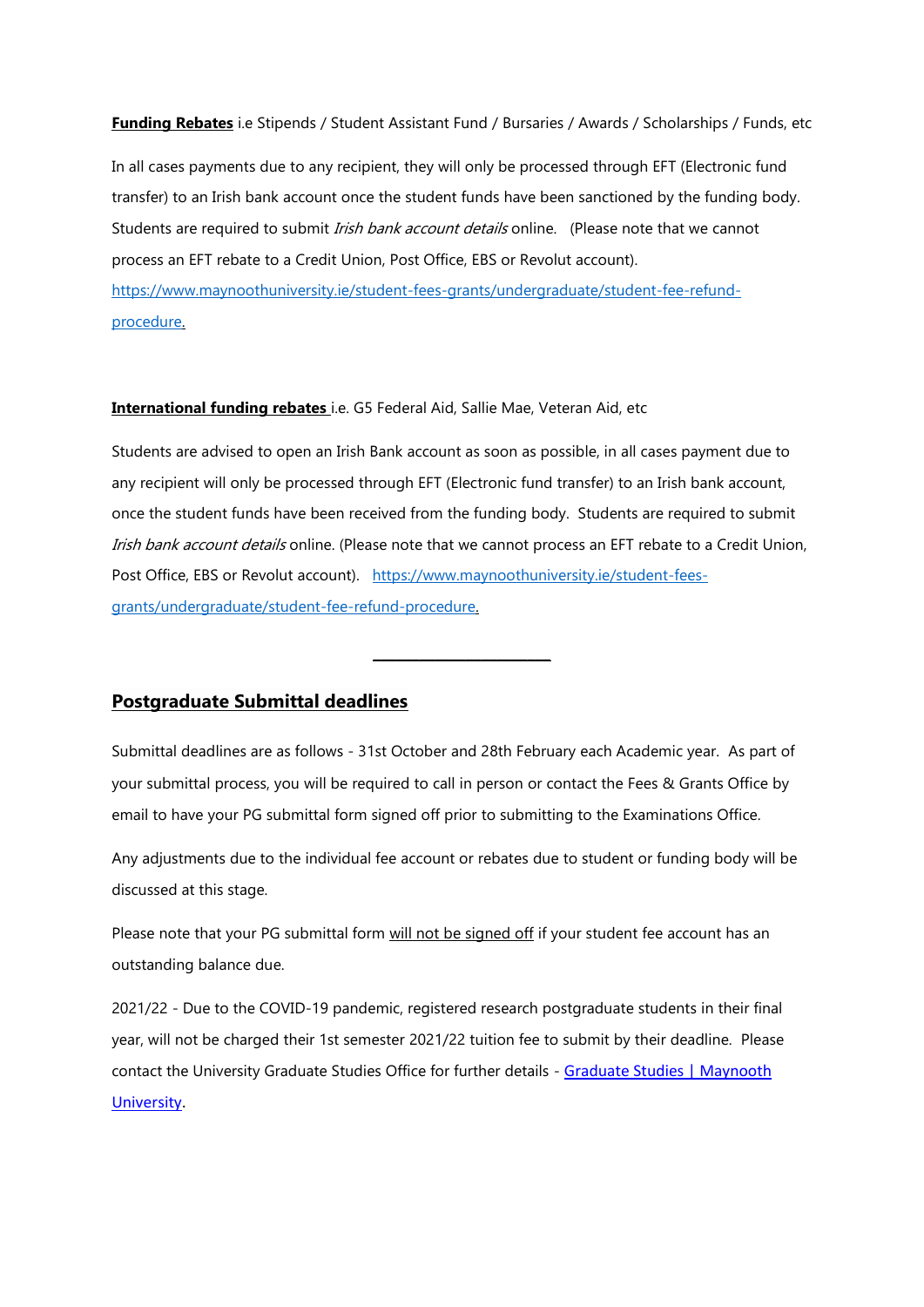Research students who have completed the normal period of registration and who need some extra time to finalise and submit may avail of a one semester registration at a reduced rate of EU €1,000 / Non EU €2,170 plus student levy, with permission from the Dean of Graduate Studies. Students must have paid the full continuation fee and student levy prior to applying for a Final Semester Fee. If they submit by the approved submission date, the Final Semester Fee will apply. Form GSF9 Research Student Final Semester Fee is available on the Graduate Studies

website [http://ttps://www.maynoothuniversity.ie/graduate-studies/stipend-and-fees-forms-research](http://ttps/www.maynoothuniversity.ie/graduate-studies/stipend-and-fees-forms-research-students)[students.](http://ttps/www.maynoothuniversity.ie/graduate-studies/stipend-and-fees-forms-research-students) 

The Final Semester Fee of EU €1,000 / Non EU €2,170 plus student levy is available only once to Ph.D / Professional Doctorate students who have completed a minimum of four years full time or six years part time study; or for a Research Masters student who has completed a minimum of two years fulltime or three years part-time study. The fee will be valid for one semester only (eg those who would normally submit in October would have until February; those submitting in February would have until October to submit). Please contact the Graduate Studies Office is you have any further queries on this scheme - [https://www.maynoothuniversity.ie/graduate-studies.](https://www.maynoothuniversity.ie/graduate-studies)

# **Penalties & Sanctions for non-payment of fees**

Once a student registers on a course, they immediately become liable to payment of fees for the period of registration up to the date they officially withdraw. Students who apply for grants, loans or other funding and are later refused are personally held fully liable for their relevant fee.

**\_\_\_\_\_\_\_\_\_\_\_\_\_\_\_\_\_\_\_\_\_\_\_**

As part of your registration process, you agree to adhere to the rules and regulations and payment deadlines pertaining to your time at University, which is binding once registration is confirmed.

The Fees Office will actively pursue overdue payments throughout the academic year and communicate through the students Maynooth University email address. Follow up letters will be sent to the registered home address. Details of all correspondence will be held on your record.

Sanctions will be applied to all students whose fees remain unpaid after the dates outlined, without the formal agreement of the University's Fees & Grants Office.